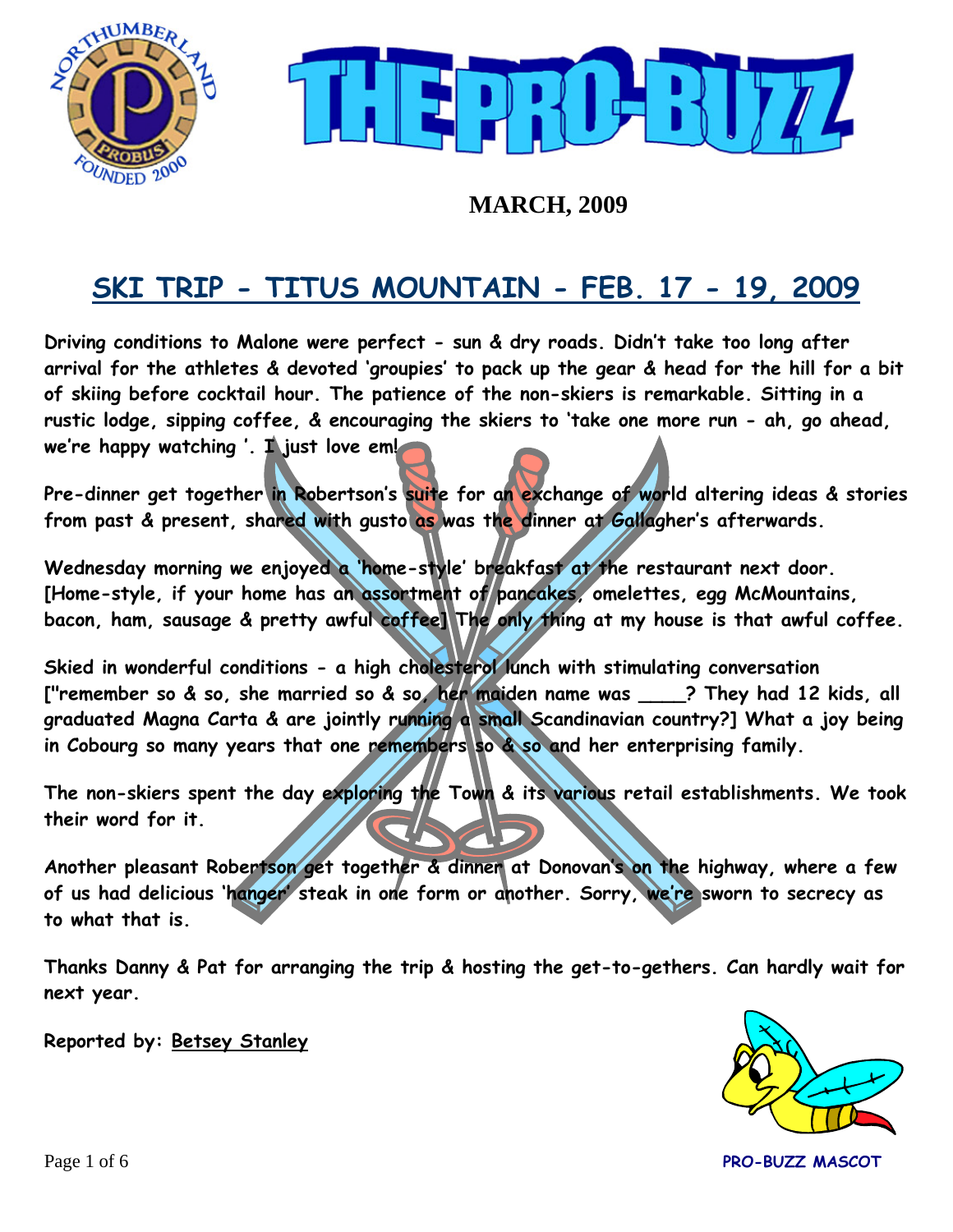## **MEETING SPEAKERS**

Thursday, March 12<sup>th</sup>

 **Linda LaLiberte - The Ganaraska Forest – PowerPoint Presentation - Merits of the Forest and** 

 **New Construction in Progress.** 

**Thursday, March 26th** 

 **Howie McCourt - Principle of Brookside School - Will speak on; "What is being done to rehabilitate the inmates".** 

**Thursday, April 9th**

 **Easter Parade - Get your Easter Bonnet ready - Male and Female - Funniest of each. Needed - 2 or 3 volunteers to set up our Easter Meeting - This is an easy one - Contact** 

 **Verna Templer** 

 **Provided by: Ron Templer** 

### **COMING EVENTS**

- **The Last Resort** Friday, April  $3^{rd}$  Victoria hall @ 8 PM \$20 Produced by: Northumberland Players, and Directed by: Valerie Russell**. Note: If you can't go on Friday April 3rd, and would like to go on another date, see Verna Templer.**
- **Camelot** Friday, April 24<sup>th</sup> Victoria Hall @ 7:30 PM \$16 Produced by: Victoria Opera Society, and Directed by: Florence Fletcher.
- **The Affections of May**  Friday, May 1st Dinner Theatre Best Western Hotel \$33.75.
- **Spring Fling** Wednesday, May 20<sup>th</sup> Colborne Keeler Center Cobourg Probus Club will host this event – \$35 – Speaker is William Thomas, a humourist, who is a radio and TV commentator, and author. **Note: Our allotment is full, but if you would like to go, give Verna Templer your name, in case we are alloted more tickets.**
- **Toronto All-Star Big Band**  Saturday, May 23rd Capital Theatre @ 8 PM \$35 Four seats still available.
- **Golf Trip** Monday and Tuesday,  $25<sup>th</sup>$  and  $26<sup>th</sup>$  of May The location will be Buckhorn Fred Cooke is the Organizer – See page 4 for more detail.

Provided By: **Verna Templer** 

## LUNCH BUNCH

**Thursday, March 12th – Pancake Lunch @ Sandy Flats Sugar Bush** 

**Thursday, March 26th – Capone's Italian Eatery @ The King George Inn** 

Organized by: **Marcie Polson & Doris Rasmussen**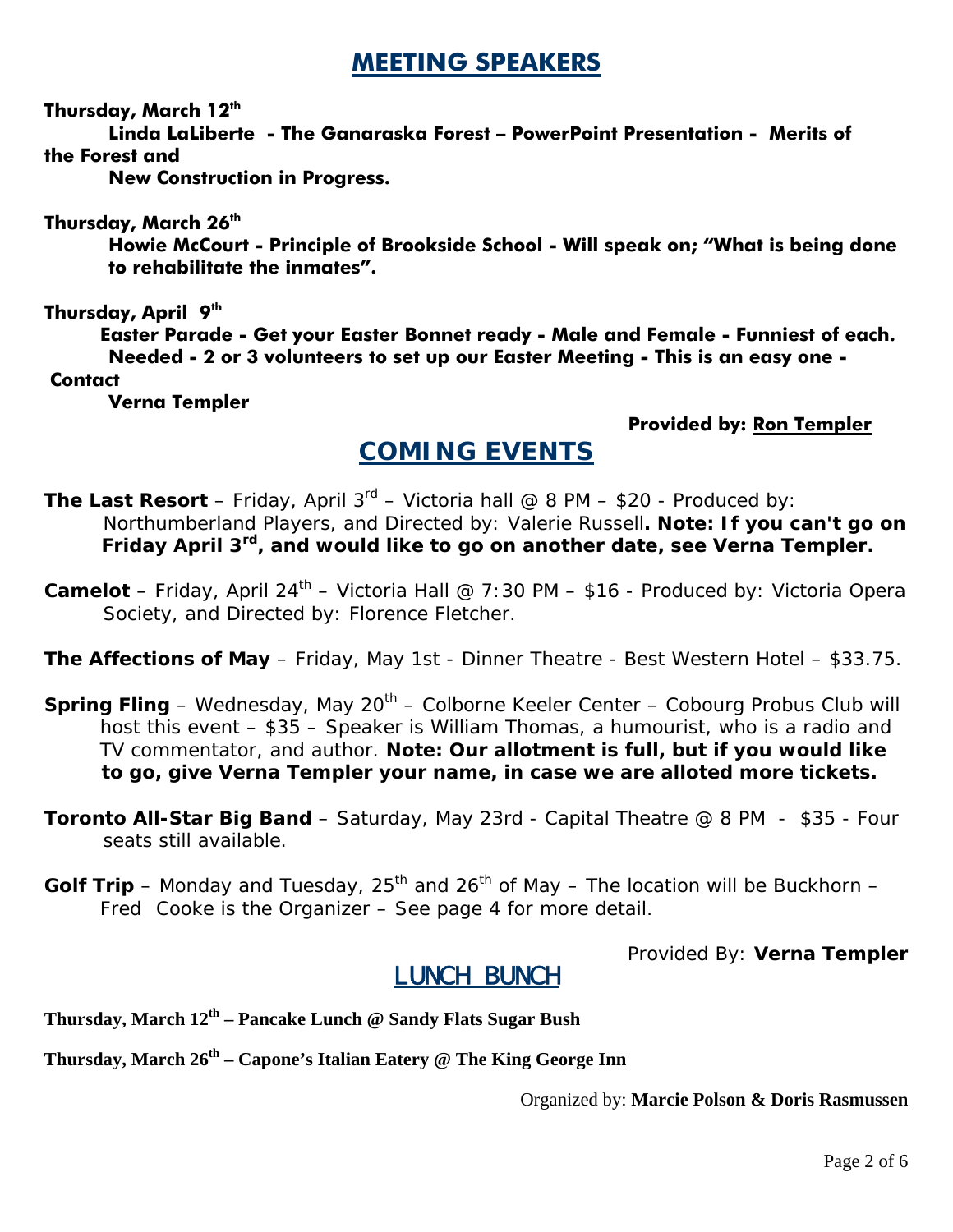# GOLF TRIP TO BUCKHORN

#### **TIMING**

**Monday and Tuesday, May 25th and 26th.**

#### **HOTEL INFORMATION**

**Westwind Inn, P. O. Box 91, Gallery on the Lake Road, Buckhorn, Ontario. K0L 1J0 (1‐800‐387‐8100)**

**The package includes: double occupancy hotel room for two nights, two breakfasts, and two dinners. Including tax, gratuities, and service charges, the total cost for the two nights will be \$242.00 per person.** 

#### **GOLF INFORMATION**

**All golf will be played at the Six Foot Bay Golf Resort.**

**Monday, May 25th ‐ Tee‐off starts at 1:30 PM.**

 **Cash Credit Card 9 holes of golf – Walking ‐ ‐ ‐ ‐ \$30.00 ‐ ‐ ‐ ‐ \$31.25 Golf Cart ‐ ‐ ‐ ‐\$40.00 ‐ ‐ ‐ ‐ \$41.25**

**Tuesday, May 26th – Tee‐off starts at 9:00 AM**

 **Cash Credit Card 18 holes of golf – Walking ‐ ‐ ‐ \$43.00 ‐ ‐ ‐ ‐ \$44.25 Golf Cart ‐ ‐ \$58.50 ‐ ‐ ‐ ‐ \$59.75**

#### **GENERAL**

**Currently, there are 48 members indicating an interest in this event. If you are not yet registered, and are planning to attend this Golf Trip, please see Fred Cooke at our meeting on Thursday, March 12th. Also, if you are aware of any of our members, who are away on vacation, and might be interested in this event, would you please pass this information on to them? Fred Cooke is the Organizer of this Golf Trip and has provided this information.**

## **AN INSPIRATIONAL STORY**

 Recently I was asked to play in a golf tournament. At first I said, 'Naaahhh!' Then they said to me 'Come on, it's for handicapped and blind Kids.' Then I thought... Damn ‐ I could win this!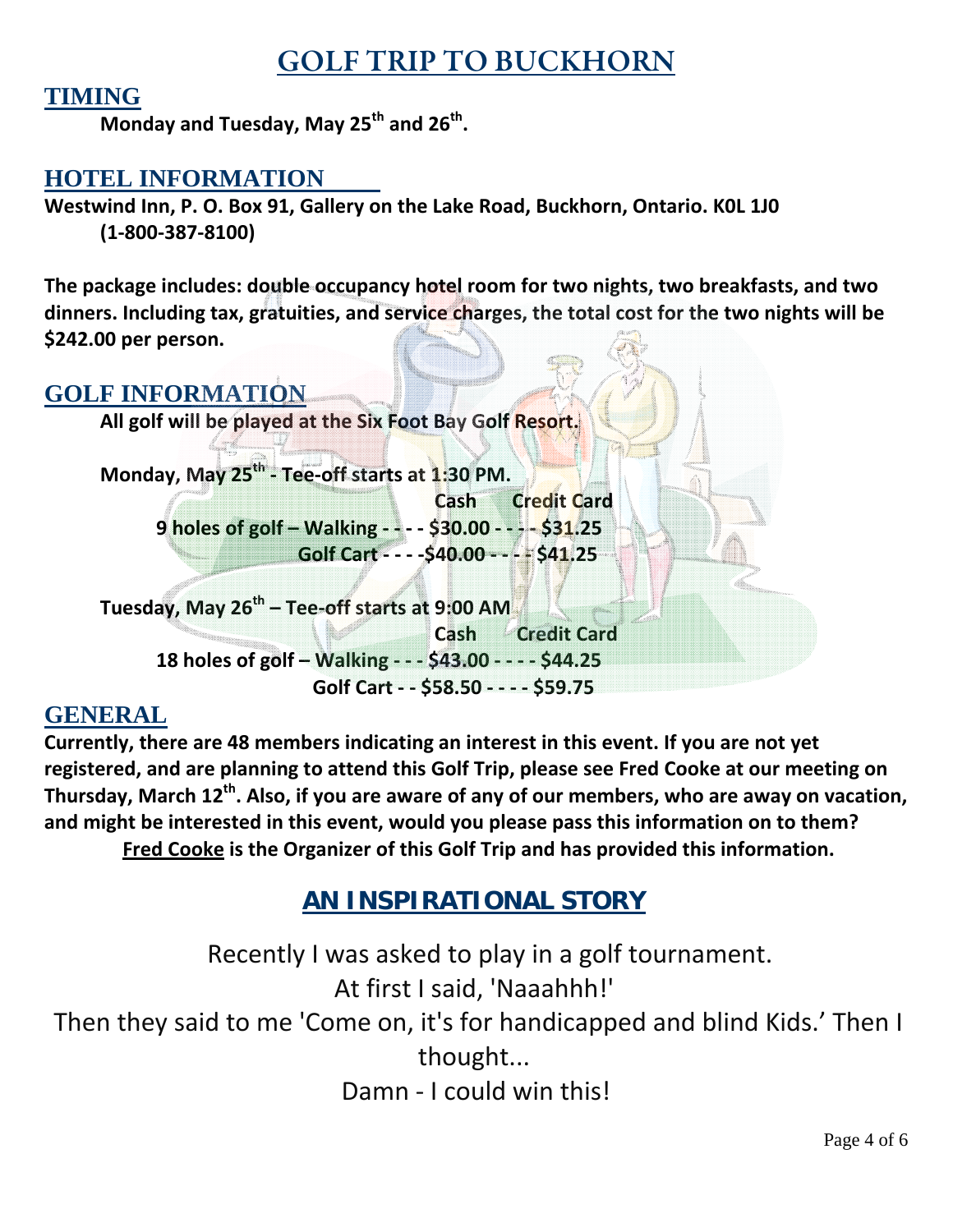## **YUPPIE TRUTHS**

A rancher named Bud was overseeing his herd, in a remote mountainous pasture in California, when suddenly a brand-new BMW advanced out of a dust cloud towards him. The driver, a young man in a



Brioni suit, Gucci shoes, Ray Ban sunglasses and YSL tie, leans out the window and asks the cowboy, 'If I tell you exactly how many cows and calves you have in your herd, Will you give me a calf?' Bud looks at the man, obviously a yuppie, then looks at his peacefully grazing herd and calmly answers, 'Sure, Why not?'

The yuppie parks his car, whips out his Dell notebook computer, connects it to his Cingular RAZR V3 cell phone, and surfs to a NASA page on the Internet, where he calls up a GPS satellite to get an exact fix on his location, which he then feeds to another NASA satellite, that scans the area in an ultra-high-resolution photo. The young man then opens the digital photo in Adobe Photoshop and exports it to an image processing facility in Hamburg ,Germany. Within seconds, he receives an email on his Palm Pilot that the image has been processed and the data stored. He then accesses a MS-SQL database through an ODBC connected Excel spreadsheet with e-mail on his Blackberry and, after a few minutes, receives a response.

Finally, he prints out a full-color, 150-page report on his hitech miniaturized HP LaserJet printer, and finally turns to the cowboy and says, 'You have exactly 1,586 cows and calves.' 'That's right. Well, I guess you can take one of my calves,' says Bud. He watches the young man select one of the animals, and looks on amused as the young man stuffs it into the trunk of his car. Then the Bud says to the young man, 'Hey, if I can tell you exactly what your business is, will you give me back my calf?'





The young man thinks about it for a second and then says, 'Okay, why not?' 'You're a Congressman for the U. S. Government', says Bud. 'Wow! That's correct,' says the yuppie, 'but how did you guess that?' 'No guessing required' answered the cowboy. 'You showed up here even though nobody called you; you want to get paid for an answer I already knew, to a question I never asked. You tried to show me how much smarter than me you are; and you don't know a thing about cows...this is a herd of sheep. Now, give me back my dog.

Provided by: **Maura McGeachy**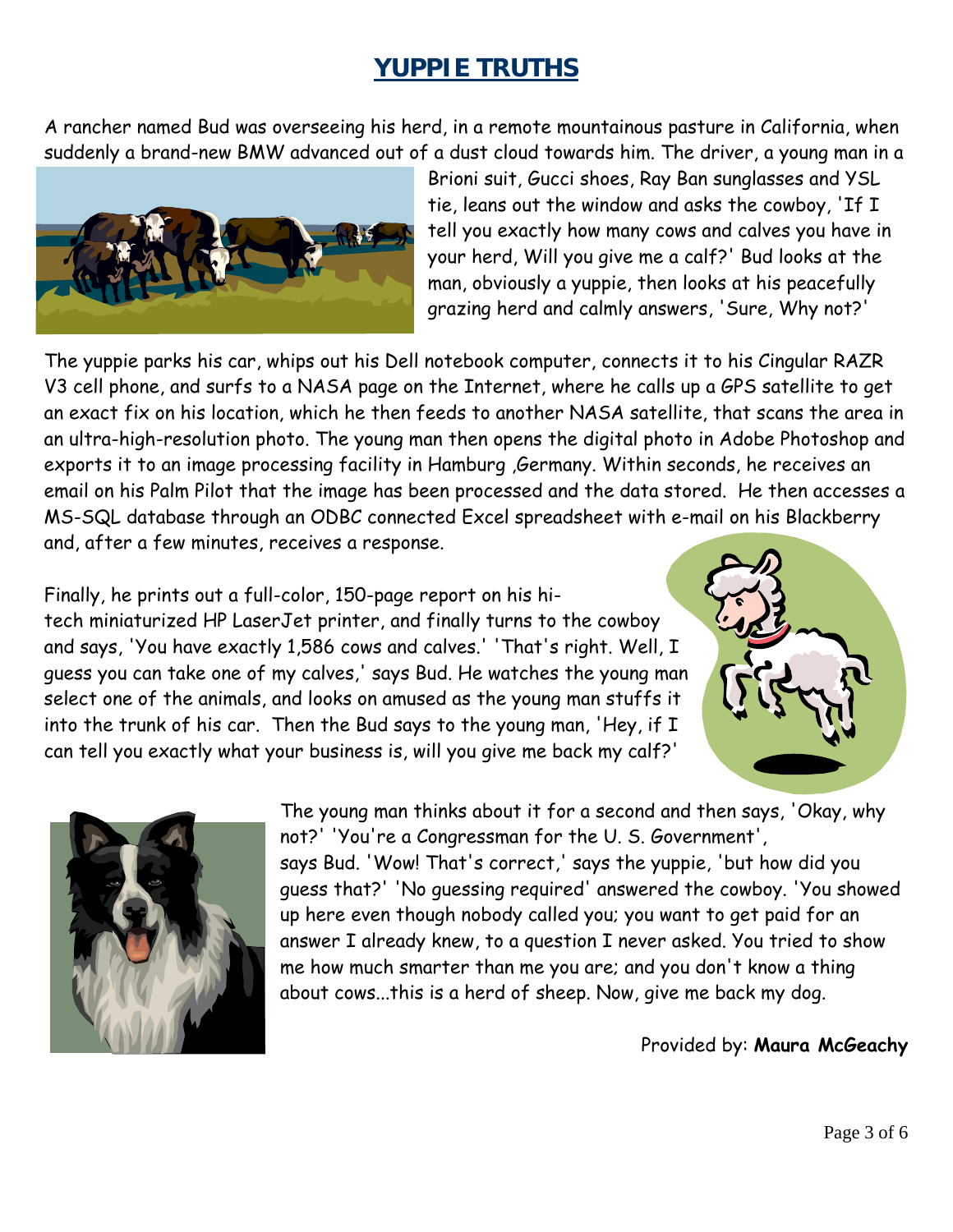#### **When Grandma Goes To Court**

#### Lawyers should never ask a Mississippi grandma a question if they aren't prepared for the answer.

In a trial, a Southern small-town prosecuting attorney called his first witness, a grandmotherly, elderly woman to the stand. He approached her and asked, 'Mrs. Jones, do you know me?' She responded, 'Why, yes, I do know you, Mr. Williams. I've known you since you were a boy, and frankly, you've been a big disappointment to me. You lie, you cheat on your wife, and you manipulate people and talk about them behind their backs. You think you're a big shot when you haven't the brains to realize you'll never amount to anything more than a two-bit paper pusher. Yes, I know you.'



The lawyer was stunned. Not knowing what else to do, he pointed across the room and asked, 'Mrs. Jones, do you know the defense attorney?'

She again replied, 'Why yes, I do. I've known Mr. Bradley since he was a youngster, too. He's lazy, bigoted, and he has a drinking problem. He can't build a normal relationship with anyone, and his law practice is one of the worst in the entire state. Not to mention he cheated on his wife with three different women. One of them was your wife. Yes, I know him.'

The defense attorney nearly died.

The judge asked both counselors to approach the bench and, in a very quiet voice, said,

'If either of you idiots asks her if she knows me, I'll send you both to the electric chair.'

Provided by: **Pamela Jackson** 

# **The Gospel according to St. Andrews**

- 1. If profanity had any influence on the flight of the ball, the game of golf would be played far **better than it is. Horace G. Hutchinson**
- **2. They say golf is like life, but don't believe them. Golf is more complicated than that.**

 **Gardner Dickinson**

- 3. If a lot of people gripped a knife and fork as poorly as they do a golf club, they'd starve to **death. Sam Snead**
- **4. If you drink, don't drive. Don't even putt. Dean Martin**
- **5. Man blames fate for all other accidents, but feels personally responsible when he makes a hole‐in‐one. Bishop Sheen**
- **6. I don't say my golf game is bad, but if I grew tomatoes they'd come up sliced.**

 **Arnold Palmer**

**7. I'm hitting the woods just great; but having a terrible time getting out of them!**

**Buddy Hackett**

(Continued on Page 6)